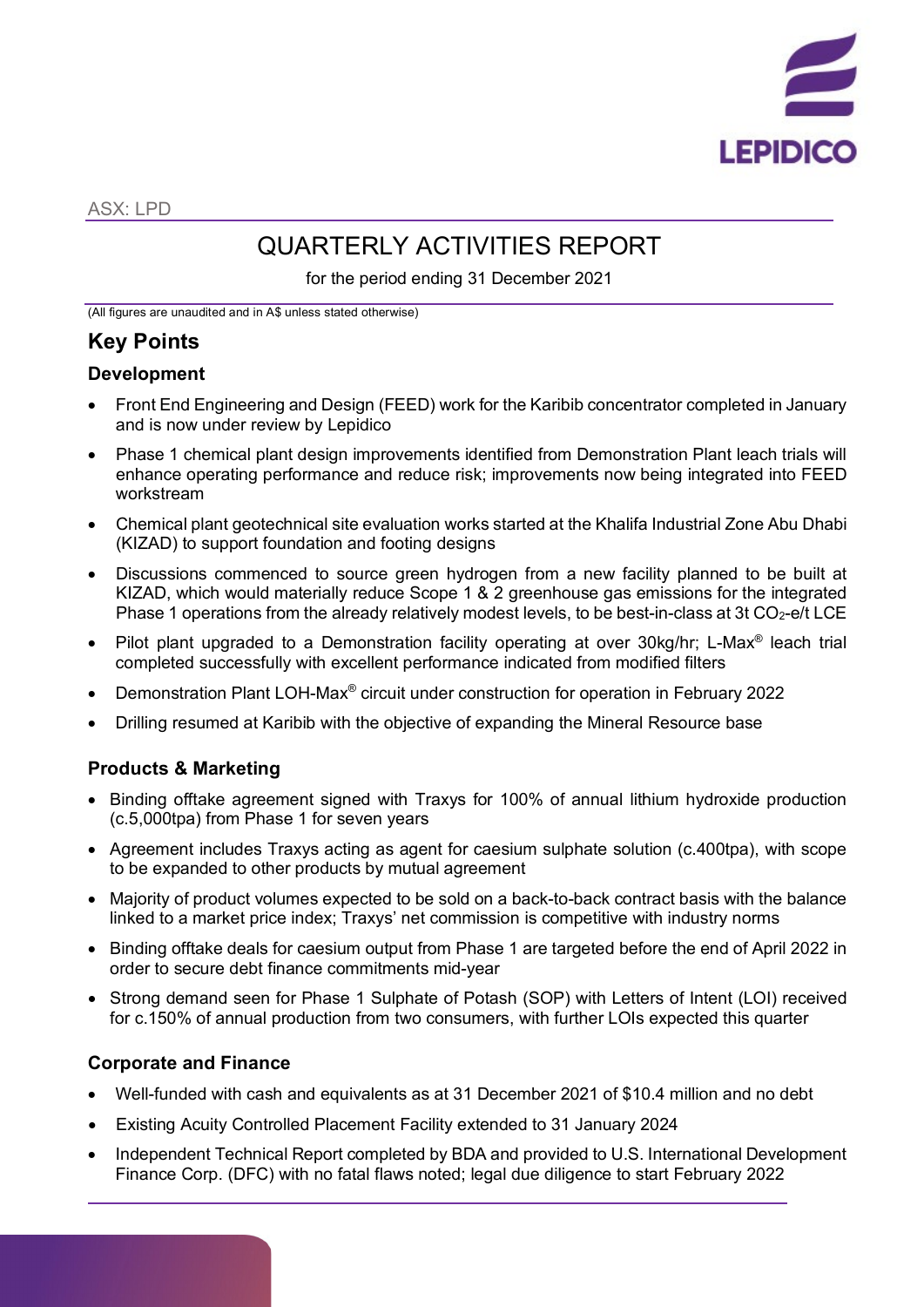# **OVERVIEW & OUTLOOK**

Lepidico continues to have a zero-harm track record since health, safety and environmental incident reporting began in September 2016. During the December 2021 quarter, most employees and contractors outside of Namibia continued to work effectively from home due to the ongoing pandemic. The Karibib site remained open for the entire quarter, albeit with some COVID-19 related disruption. Two cases of COVID-19 were reported amongst staff; both employees have fully recovered. All but one of Lepidico employees have now been vaccinated. International business travel resumed in the quarter, albeit on a limited basis.

Good progress continues to be made on all key Phase 1 Project workstreams, aided by the resumption of international travel, excluding to or from Australia. Business trips to both Namibia and the UAE were conducted in the quarter, with plans for further trips to both countries in early 2022. The lithium industry context continues to be driven by a tightening in supply-demand fundamentals, which, according to Benchmark Mineral Intelligence (BMI), has transitioned the market into a fundamental supply deficit. BMI recently stated that its "price forecast has been revised upwards significantly this quarter with little chance of a balanced market within the next few years."

- FEED work for the Phase 1 Karibib concentrator is largely complete, with Lycopodium Minerals Pty Ltd (Lycopodium) providing a draft control estimate in January, which is now under review.
- Chemical plant FEED work identified several opportunities for improvement, including the selection of plate and frame filters that have been shown to provide enhanced performance versus the units assumed in the Definitive Feasibility Study (DFS). The plant water balance is being revised to allow the resizing of other major equipment, with the FEED control estimate now targeted for the June quarter 2022.
- BMI has raised its long term (real) lithium hydroxide price forecasts, leading to significantly enhanced economics based on Phase 1 DFS assumptions. Economic stress testing by Lions Head Global Partners (LHGP) also indicates improved economics when allowing for likely capital and operating cost inflation. Revised economics to be provided when FEED works complete.
- Musataha Agreement executed with Abu Dhabi Ports (ADP), securing the land for the Phase 1 chemical plant at KIZAD for 25 years. The Affection Plan has been received allowing Lycopodium to start works with the local engineer on infrastructure and tie-ins. All major environmental permits remain in place for Project developments to start in both Namibia and Abu Dhabi.
- Flexible binding offtake agreement signed with Traxys for 100% of annual lithium hydroxide (5,000tpa) production from Phase 1 over 7 years, with the aim to maximise future revenues.
- Strong demand is being seen for Phase 1 caesium chemicals, with supply negotiations well advanced with multiple consumers and Traxys now providing support for these discussions.
- Solid demand is also being seen for Phase 1 SOP supply, both locally within the UAE and internationally. Two LOIs for as much as c.150% of annual production have already been received, with demand expect to grow, as Phase 1 will be the only local manufacturer.
- Terms for sulphuric acid supply to the Phase 1 chemical plant are close to being finalised.
- Amorphous silica samples are being dispatched for testing by consumers in the UAE region. Marketing of the gypsum residue continues for local industrial use, which is planned to make the Phase 1 chemical plant a zero solid process waste facility.
- Pilot facility modified and expanded to Demonstration Plant configuration, with c.32kg/hr concentrate throughput. L-Max® leach trial indicated improved performance from modified plate and frame filter operation. LOH-Max® trials on schedule to complete March quarter 2022.
- Behre Dolbear Australia Pty Ltd (BDA) has completed advanced drafts of both its Technical and Environment & Social Reports, which are now under final review. BDA will review Demonstration Plant performance results for DFC. DFC on schedule to seek credit approval March/April 2022.
- Recruitment for key executive positions ahead of Phase 1 implementation started. General Manager Sustainability & Country Affairs to be filled by April 2022.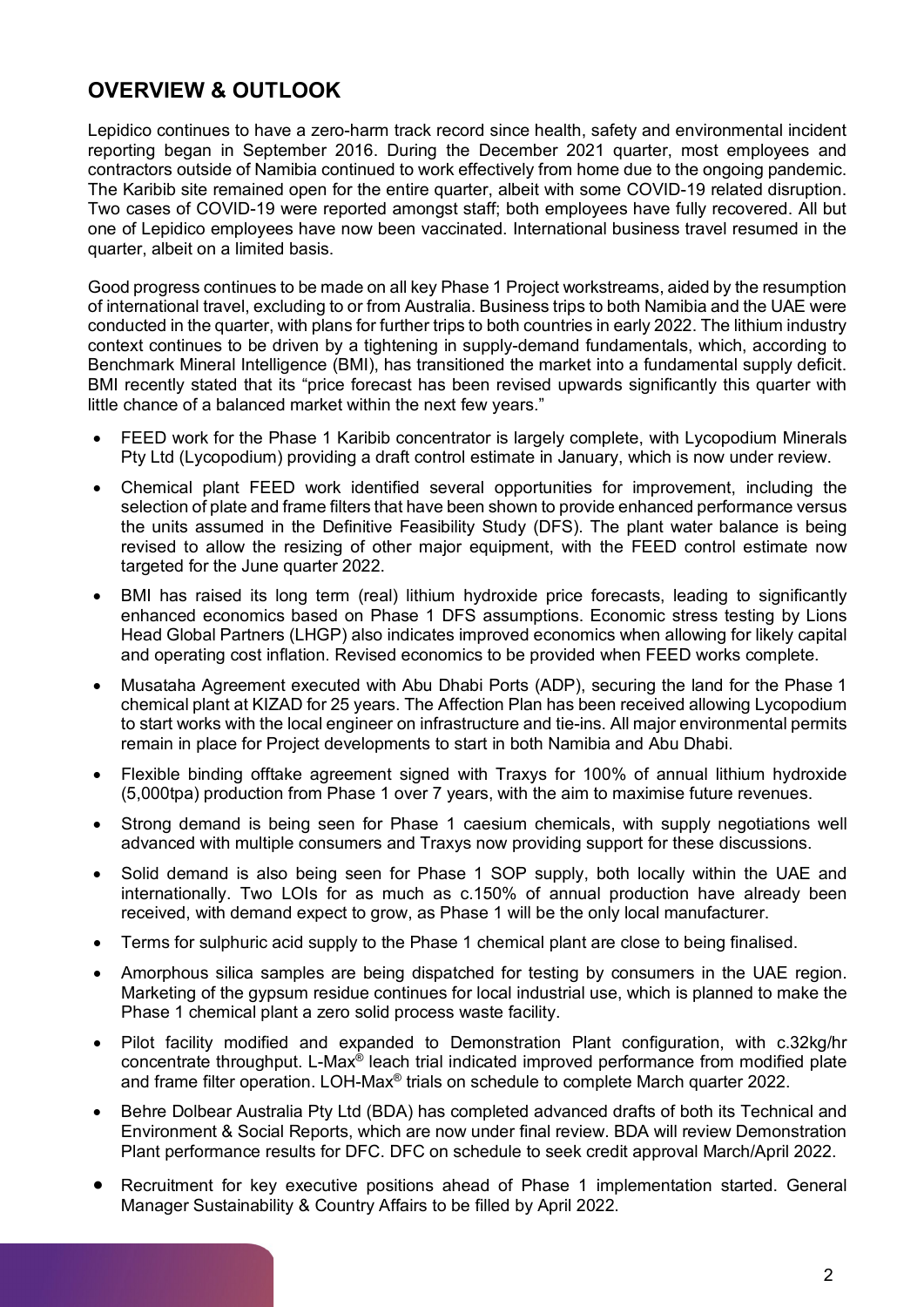# **DEVELOPMENT**

### **Chemical Conversion Plant (100%), Abu Dhabi**

The Phase 1 Chemical Conversion Plant is largely permitted with environmental approval to construct granted. The Musataha lease agreement was signed in early October with ADP, securing the 57,000m<sup>2</sup> site for the Phase 1 chemical plant for an initial term of 25 years. The site is located within KIZAD, a major industrial free zone, which allows full foreign business ownership as well as tax exemptions on imports and exports. Under the Musataha Agreement the off-site infrastructure will be delivered by ADP (the parent company of KIZAD) to the site boundary, which will include natural gas, 11kV power, potable water, sewer services, access roads and drainage. Khalifa Port, the deep-water container terminal where concentrate from Walvis Bay, Namibia will be imported is just 15km by road from the plant site.

On signing of the Musataha, Lycopodium started work with ADP to design the on-site infrastructure and tie-ins to all utilities. Subsequently, the general site layout was approved by ADP/KIZAD. Site geotech, which includes drilling and geophysical investigations started late December and is close to completion.

The process design review for the chemical plant has been extended to accommodate improvement opportunities identified from the recent Demonstration Plant L-Max® leach trial (see below). Modified filter plates and wash techniques provided superior performance, justifying selection of plate and frame filters for Phase 1 versus the indexing belt filters contemplated in the DFS. The change in filters necessitated the water balance to be recalculated for all unit processes and in turn the resizing of much of the mechanical equipment within the plant. All equipment vendor data for the revised design criteria are expected to be received by end March. Results from the LOH-Max® Demonstration Plant trial in February are expected to inform further opportunities for improved Phase 1 operability, with the control estimate and schedule now expected to be finalised during the June quarter 2022.

Phase 1 represents a unique opportunity globally for production of the strategic metals: caesium and rubidium, for which the United States is totally reliant on imports. Furthermore, lithium, caesium, and rubidium, the main Phase 1 products, are all on the U.S. Government list of Critical Minerals, making Lepidico's technologies and the Phase 1 chemical plant strategically significant.

Economics for the integrated Phase 1 Project have been re-run following the publication in late December 2021 by BMI of revised long-term lithium price forecasts, with material increases to key investment fundamentals. BMI has raised its base case long-term lithium hydroxide price forecast by 16% from US\$12,910/t (real) employed in the May 2020 Phase 1 DFS to US\$14,927/t. BMI has also published a Bullish Case long-term price forecast of US\$17,015/t (real). Furthermore, BMI is forecasting that prices will continue to rise to significantly higher levels than previous predicted between 2023 and 2025.

Revised Project economics will be published once Lycopodium has completed the control estimates for both the Phase 1 concentrator and chemical plant. When using provisional capital cost estimates, debt advisor Lion's Head has demonstrated that BMI's revised price lithium price forecasts more than offset the impacts of cost inflation on Phase 1 economics.

Recruitment for the position of General Manager Chemical Plant Operations has started with the objective of filling the role in the June 2022 quarter.

#### **Karibib Project (80%), Namibia**

Karibib is fully permitted for the re-development of two open pit mines at Rubicon and Helikon 1, which will feed lithium mica ore to a central mineral concentrator adjacent to Rubicon that employs conventional flotation technology. Major awarded Project permits include the Mining Licence (ML204), water extraction permit, Environmental Compliance Certificate (ECC), and a separate ECC awarded for the overhead power transmission line.

Lycopodium has finalised the concentrator process design and provided a draft control estimate and schedule for construction, all of which are under review. It is planned that the control estimate and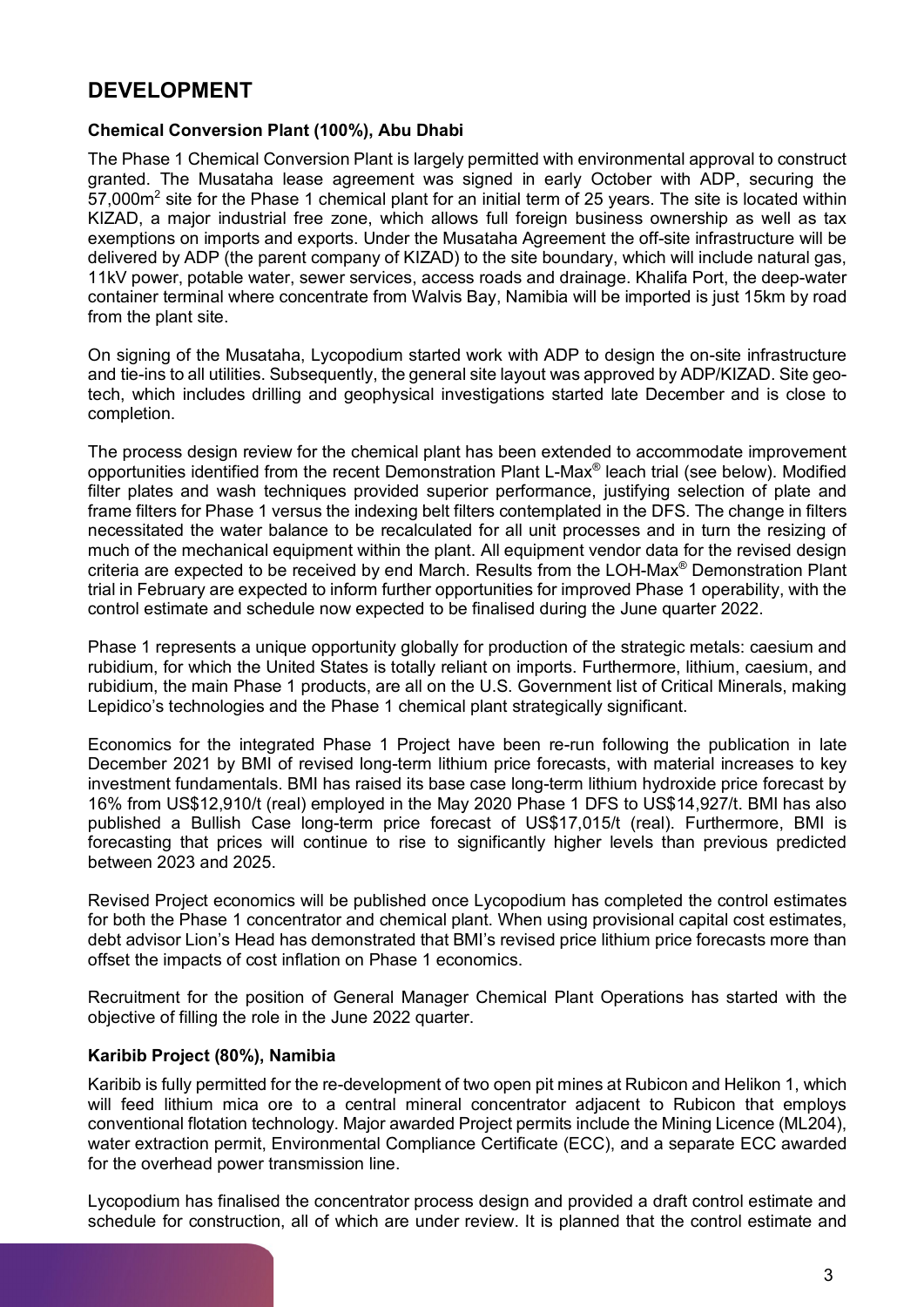schedule will be confirmed with suppliers in March/April for integration with similar chemical plant data when complete (see below). Major equipment packages have either been finalised or are imminent. FEED and Early Services works are now scheduled to complete in February 2022. Preferred suppliers have been selected for long lead items, the ball mill, thickener and crushing plant.

Bulk earthworks were awarded to a national construction contractor in December following a tender process. Works include access road upgrade, on-site roads, Rubicon waste management area starter pad, site water management structures and bulk earthworks pads for the concentrator, non-process buildings and stockpile areas.

The power supply system design has been completed and was issued for tender in January 2022. As previously advised, solar and hydropower already make significant contributions to the Namibian national grid. It is expected that at least 80% of grid power will be from committed renewable sources by 2025. Lepidico is also tracking several new solar projects that appear to be close to a development decision, which could allow all power to the Karibib Project to be from renewable sources.

Site works at Karibib are scheduled to start once finance is secured. A considerable tonnage of highgrade in-situ lepidolite mineralisation is exposed at surface at Rubicon with minimal requirement for mining of waste. As such ore mining is not on the critical path and will start just ahead of concentrator commissioning.

Recruitment for the position of General Manager Karibib Operations has started with the objective of filling the role in the June 2022 quarter.

### **Sustainability**

The executive position of General Manager Sustainability & Country Affairs has been created for the Lepidico Group, highlighting Lepidico's commitment to sustainable development and industry leading ESG performance. This global role has been successfully recruited for, coming into effect April 2022. More information will be provided at this time.

Lepidico remains committed to continued improvement in environmental performance. Opportunities to reduce already low levels of greenhouse gas (GHG) emissions versus industry peers have been identified and are actively being pursued. Evaluation of work by environmental consultant GHD for Phase 1 has identified opportunities to reduce aggregate Scope 1 and 2 emissions to less than 3.0t CO<sub>2</sub>-e/ t Lithium Carbonate Equivalent (LCE); an industry leading position.

GHD advised in its report that Scope [1](#page-3-0) and 2 emissions<sup>1</sup> intensity associated with the Abu Dhabi Phase 1 chemical plant is estimated at just 7.46t  $CO<sub>2</sub>$  $CO<sub>2</sub>$  $CO<sub>2</sub>$ -e/t<sup>2</sup> lithium hydroxide. The largest single source of chemical plant emissions, approximately 60%, is from natural gas used for generating process heat. Lepidico has started discussions for supply of green hydrogen from new production planned to be developed at KIZAD. Opportunities to reduce overall energy consumption via solar preheating of boiler feed water will also be evaluated, amongst other initiatives to reduce emissions and costs.

At Karibib, grid power already includes a significant renewable component with more committed projects to come onstream. As previously advised, by 2025 it is estimated that 80% of power will be generated from renewable sources<sup>[3](#page-3-2)</sup>. It appears increasingly likely that further solar power capacity will be committed to in the Karibib region this year, which would provide an opportunity to reduce or even eliminate Scope 2 emissions other than for backup purposes.

Excellence in environmental stewardship, which includes demonstrating that products have low associated  $CO<sub>2</sub>$ -e emissions, is now almost essential for chemicals supplied for EV manufacture, particularly when associated with vehicle sales into the European and North American markets. This ethical sourcing of chemicals also extends to the evaluation of water and land usage, both of which can be challenging for certain types of lithium deposits and processes. This is not the case when

<span id="page-3-0"></span><sup>&</sup>lt;sup>1</sup> Scope 1 covers direct emissions from owned or controlled sources. Scope 2 covers indirect emissions from the generation of purchased electricity, steam, heating and cooling consumed by the reporting company. Scope 3 includes all other indirect emissions that occur in a company's value chain.

<sup>&</sup>lt;sup>2</sup> Tonnes of carbon dioxide equivalent

<span id="page-3-2"></span><span id="page-3-1"></span><sup>3</sup> NamPower Investors Briefing, July 2019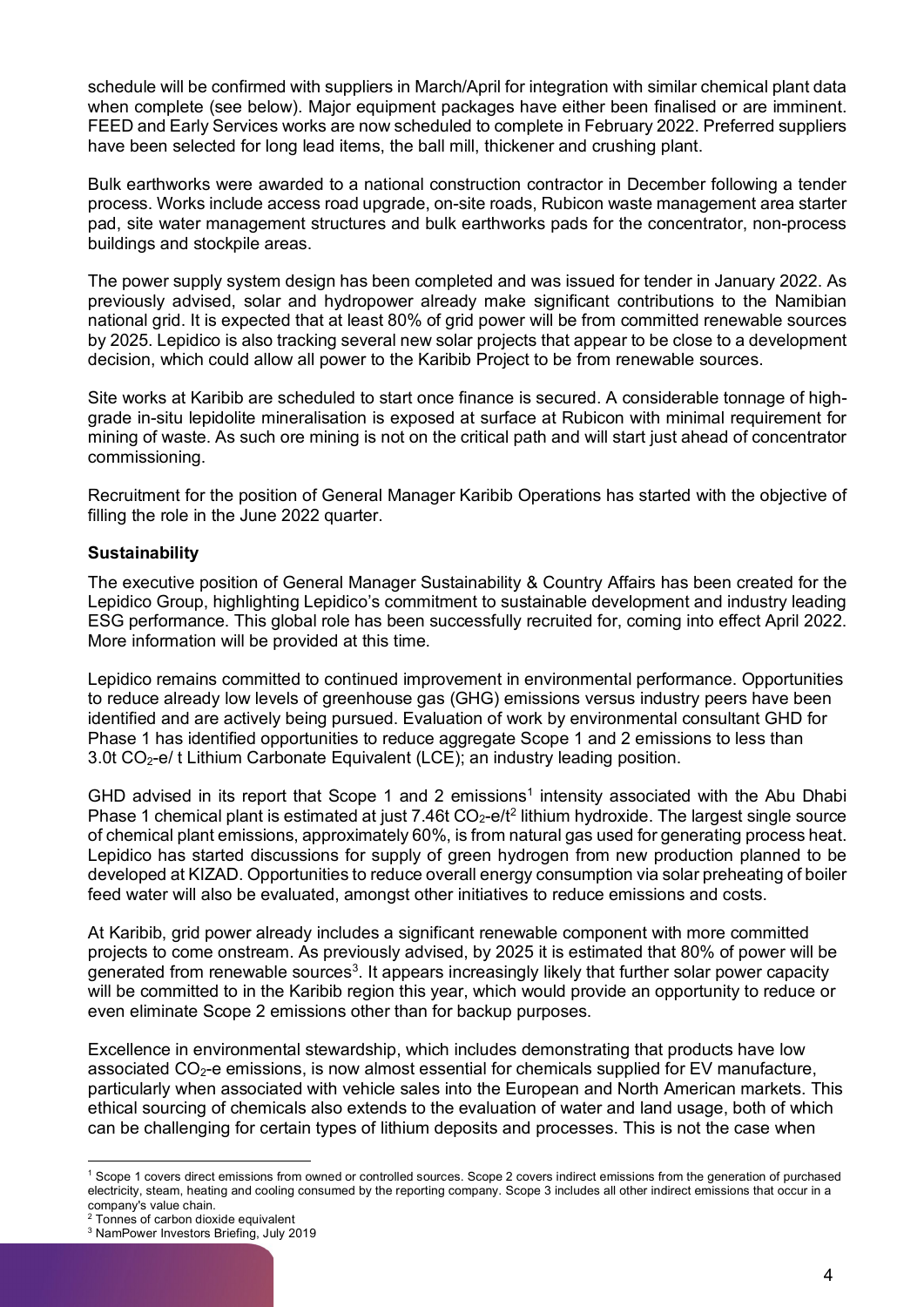employing Lepidico's proprietary process technologies, which will be commercialised in the Company's integrated Phase 1 Project that is now in its initial development phase.

In consultation with the Traditional Authority, Lepidico completed a micro-finance project to support disadvantaged women in the nearby town of Otjimbingwe. Chicken coups, livestock and animal husbandry training has been provided.

#### **Product Marketing**

During the quarter the Company entered into a binding offtake agreement for sales-marketing, logistics and trade finance with Traxys Europe S.A. ("Traxys") for 100% of the production of lithium hydroxide (5,000tpa) from the Company's planned Phase 1 Project. In addition, Traxys will act as agent for 100% of the production of caesium sulfate solution (c.400tpa) from the Chemical Plant.

Since signing the agreement Traxys has arranged for lithium hydroxide samples to be dispatched to customers, depleting Lepidico's inventory. Further demand for samples will be satisfied on completion of the current Demonstration Plant campaign.

The Traxys Group, headquartered in Luxembourg, is a multinational marketer, distributor and trader of base metals, concentrates, chemicals, industrial minerals, rare earths, uranium, materials for steel mills and foundries, and minor and alloying metals. Its logistics, marketing, distribution, supply chain management and trading activities are conducted by over 450 employees, in over 20 locations worldwide. Traxys has annual turnover in excess of USD 7 billion.

The agreement is for Traxys to act as principal to purchase and assume title and risk for delivery of lithium hydroxide and on-sell the products to end users. The structure also allows the flexibility for Lepidico to originate offtake, with Traxys still contracting as the consumer interface. Traxys will manage the logistics of finished products, provide credit terms to end customers and a trade finance facility to Lepidico.

The agreement can be expanded to other products manufactured by Lepidico by mutual agreement.

The term of the agreement is the later of 7 years or the delivery of 35,000t (metric) of lithium hydroxide with an option to extend by mutual agreement.

The relationship between Lepidico and Traxys is transparent with both parties collaborating on final customer selection and development, and end-user contract terms for lithium hydroxide and caesium sulfate.

It is expected that the majority of volumes sold to Traxys for on-sale to customers will be on a backto-back contract basis with pricing to be agreed with the end-user customer. For lithium, the agreement also accommodates instances where volume is supplied on a market price index linked basis, with a quarterly true up or reconciliation. The net commissions earned by Traxys are competitive within the industry for such an arrangement.

Excellent progress continues to be made in securing binding offtake agreements for the caesium to be manufactured by the Phase 1 Chemical Plant. The caesium market continues to be just as dynamic as lithium. Caesium consumers have advised that the caesium market is on the cusp of significant tightening as one of just two size producers of caesium chemicals globally ceases production due to depletion of a major pollucite raw material feed source. Lepidolite is a viable alternative source of caesium when processed using Lepidico's proprietary hydrometallurgical technologies, developed over the past eight years.

As previously advised caesium chemical samples were dispatched to multiple consumers early in the quarter. Positive feedback has been received with all samples being declared as meeting individual specifications. Lepidico continues to seek binding caesium offtake terms this current quarter, to allow due diligence by prospective lenders.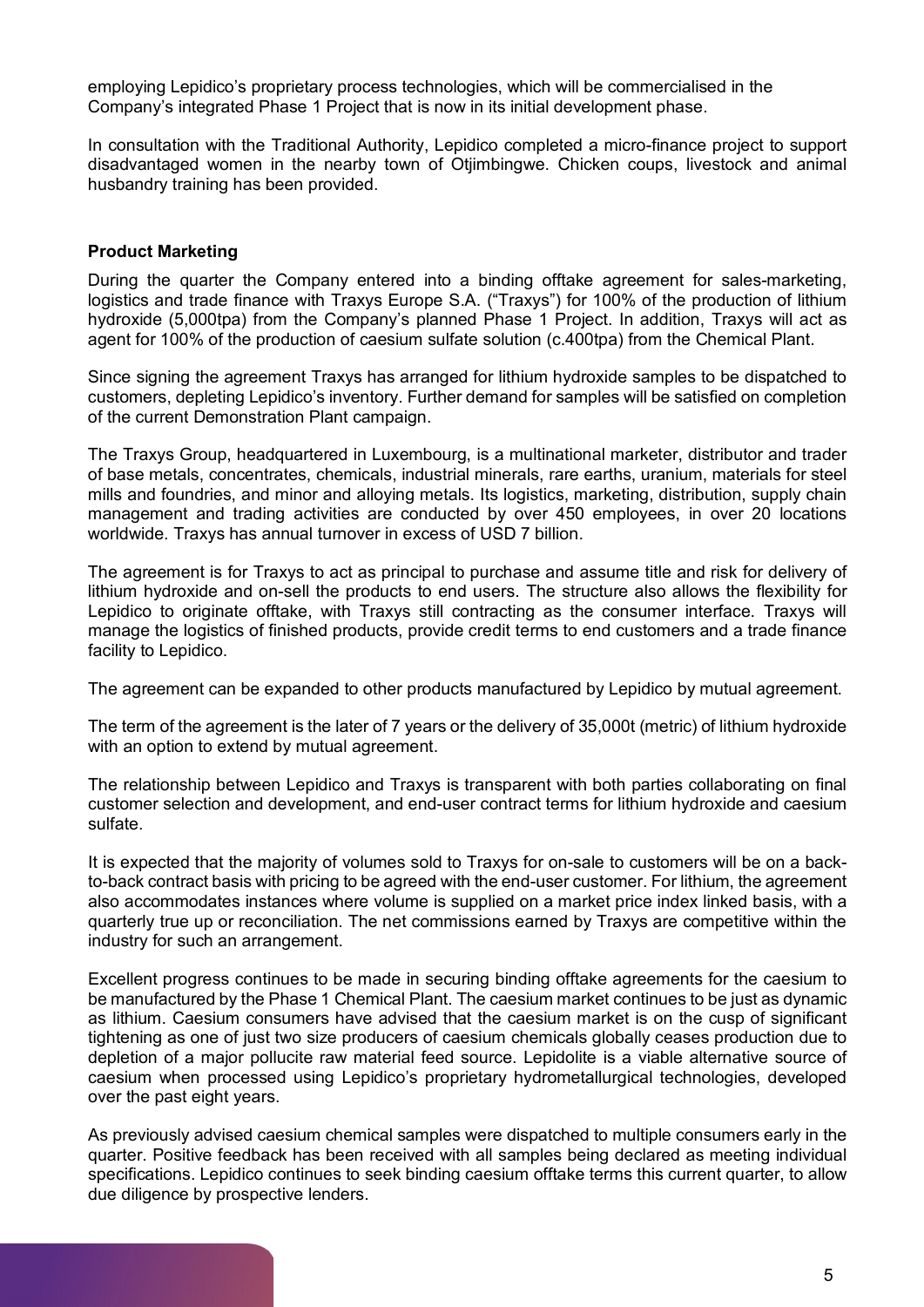During the quarter the Company secured two non-binding LOIs for the supply of between 15,000- 20,000t per annum of sulphate of potash (SOP) from the Phase 1 Chemical Plant. Further LOIs are expected from other regional consumers. Average annual production is estimated at 13,000t.

Samples of the gypsum residue continue to be evaluated by industrial consumers in the UAE. The gypsum residue is being evaluated as a substitute for imported mineral gypsum, used as either a cement retarder or as a soil conditioning agent. Application of the gypsum as an industrial product will allow Lepidico to realise its goal of the Phase 1 chemical plant being a zero process waste facility.

Some logistics delays have held up the delivery of samples of amorphous silica. It is expected that this will be resolved this quarter allowing consumer testing to be undertaken.

### **Phase 2 Plant Scoping Study**

Site selection considerations for a Phase 2 chemical plant is proving fluid, in part due to nascent battery cathode manufacturing in North America and to a lesser extent Europe. Access to affordable power from non-greenhouse gas emitting sources and green hydrogen are also key drivers for locating industrial facilities. However, supply by utilities is still evolving. As such, Lepidico plans to defer further site selection work until Phase 2 enters the pre-feasibility study stage.

In the interim Phase 2 activities are focused on organically expanding the Mineral Resource base in Namibia (see below).

# **RESEARCH & PRODUCT DEVELOPMENT**

Upgrades completed to the pilot plant located in Perth include larger volume leach tanks that allow the leach filter capacity to be maximised, giving concentrate throughput of 32kg/hr, up from 15kg/hr. The filters were also equipped with redesigned plates and a revised wash system. Other downstream modifications, consistent with the Phase 1 chemical plant design mean that the plant is now configured as a Demonstration facility. Scale up to Phase 1 has reduced to just over 200 to 1.

Continuous leach trials were conducted in November/December on approximately 8 tonnes of concentrate grading  $3.7\%$  Li<sub>2</sub>O, sourced from Karibib. The trial involved flexing operating parameters to identify and quantify operational sensitivities to variations in process conditions. This in turn has led to several Phase 1 design revisions being implemented. The trial culminated in a period of steady state operation, which based on preliminary assay data demonstrated improved performance versus the previous pilot campaign. Final assays are pending.

A new LOH-Max circuit is in the advanced stage of construction and on schedule for commissioning early February 2022. Two back-to-back 8day trials are planned to produce raw lithium hydroxide, followed by final purification to manufacture nominal battery grade lithium hydroxide monohydrate. Samples are already being allocated to consumers. The final part of the campaign for manufacture of SOP, caesium and rubidium is scheduled to run late March.

At the end of December, Demonstration Plant construction and operation was tracking the budget. The schedule has slipped by 13 days, with campaign completion now envisaged in early April and reporting by the end of that month.

# **EXPLORATION & RESOURCE DEVELOPMENT**

#### **Karibib Project (80%)**

Lepidico is pursuing a strategy of maximising the value of its exploration properties by implementing programs targeted at a range of metals, which the Namibian properties are prospective for and include lithium, caesium, rubidium, tantalum, gold, copper and tungsten.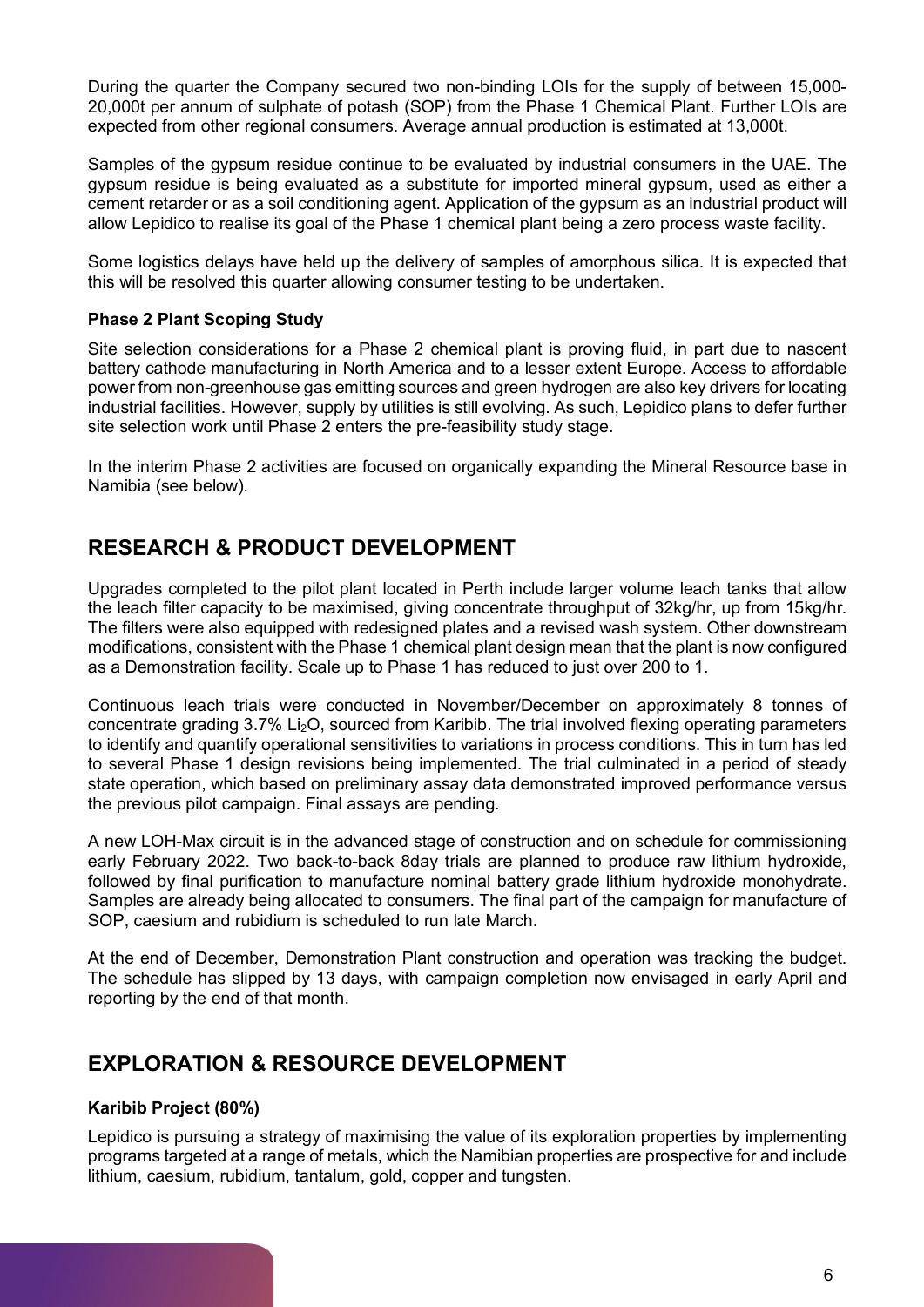### Near Mine & Regional Exploration

Exploration activities during the quarter were again intermittently affected by COVID-19 cases amongst employees and contractors. Work centred on field evaluation of conceptual targets generated by in-house interpretation of geophysical data, aimed at identifying blind lithium bearing pegmatites. 28 targets were identified at an accuracy of +/-100m, of which 5 were then investigated through soil sampling on a 20m x 10m grid, with each returning anomalous values for critical metals. Significantly, these targets were also associated with sub-crops of pegmatitic granite, a fractionated late-stage product of a granitic intrusion closely related to pegmatites. Further drill testing of these targets is planned. Field investigation of additional conceptual targets through soil/pXRF sampling and drilling is in progress.

A 1,500m reverse circulation drilling program over the Helikon 3 and 4 pegmatites started in January. This infill program is designed to increase current drill density to improve the confidence levels in the estimation of the previously reported JORC Code (2012) Inferred Resources of 1.5 Mt @ 0.34% Li<sub>2</sub>O. Once complete other regional targets are planned to be drilled.

# **CORPORATE**

The health, safety and wellbeing of our people, staff and contractors, remains of paramount importance. Precautions associated with the COVID-19 pandemic remained in place during the quarter, including suspension of non-essential business travel, along with working from home and adherence to local safety protocols in the jurisdictions in which we operate. All staff in Australia, Canada and the UK are now fully immunised, which has allowed limited business travel to resume. Vaccine availability in Namibia is limited, however, most staff are fully immunised, with Lepidico providing assistance where possible.

As at 31 December 2021, the Company held \$10.4 million in cash and cash equivalents.

### **Controlled Placement Facility**

Subsequent to the end of the quarter, the Company agreed with Acuity Capital to extend the expiry date of its Controlled Placement Agreement ("CPA") to 31 January 2024.

As previously announced, the CPA was initially established with an expiry date of 31 January 2021 (see announcement on 23 December 2019).

There is no requirement on Lepidico to utilise the CPA and there were no fees or costs associated with the extension of the CPA. Further, no additional security in the form of shares has been provided or is required in relation to the CPA extension.

### **Options**

During the quarter, Directors and Executives exercised 65 million related party options following the payment of \$1.7 million to the Company. A further \$0.1 million was received by the Company through the exercise of listed options.

On 18 May 2022, approximately 272 million LPDOC options with an exercise price of \$0.02 per option are due to expire. As at the date of this report, the LPDOC options are in-the-money. Any LPDOC option holders wishing to exercise their securities before the expiry date, should contact the Company's share registry, Automic Registry Services (refer below for contact details).

### **Project Finance**

The Company continues to make good progress in assembling a project financing package, with the support of debt advisor Lions Head Global Partners (Lions Head).

In October 2020, the Company entered into a formal Mandate Agreement with DFC to undertake detailed due diligence on the Project, with a view to providing the necessary debt financing for the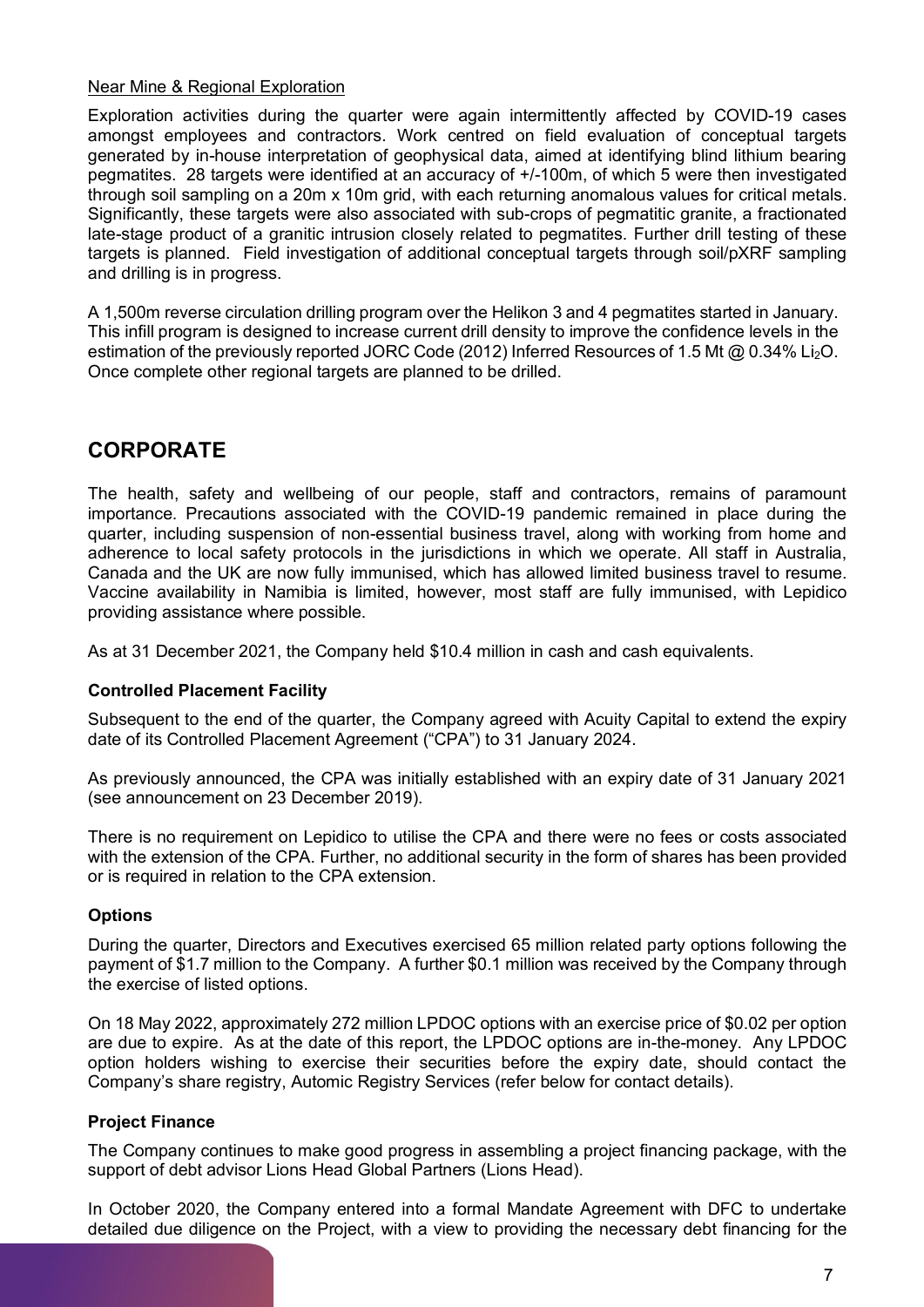Namibian portion. DFC appointed BDA as the independent engineer to undertake detailed technical due diligence which was completed during the quarter with no fatal flaws identified. DFC has advised that it intends to soon appoint its legal counsel to undertake legal due diligence and commence documentation.

In parallel, Lions Head is advancing discussions with other Development Finance Institutions, as well as advancing the process to secure debt finance for the chemical plant development in Abu Dhabi from commercial lenders and export credit agencies.

### **Patents & Licences**

As at 31 December 2021, the Company holds granted patents for its L-Max<sup>®</sup> technology in the United States, Europe, Japan and Australia, along with an Innovation Patent in Australia. National phase patent applications are well advanced in the remaining other key jurisdictions and these processes are expected to continue during calendar year 2022. The Company also has a patent granted for its process technology for lithium recovery from phosphate minerals, which include amblygonite from the United States, Japan and Australia.

The national and regional phase of the patent application process is progressing for LOH-Max® under PCT/AU2020/050090. In relation to S-Max®, the national phase patent applications are progressing under PCT/AU2019/050317 and PCT/AU2019/050318. In addition, the national phase of the patent application process for the production of caesium, rubidium and potassium brines and other formates is continuing under PCT/AU2019/051024. The national and regional phase applications for the above processes are expected to continue beyond 2022.

On 1 April 2021 a provisional patent application for the lithium carbonate recovery process from a raw lithium hydroxide material was filed.

On 1 October 2021 a provisional patent application was filed for the preparation of Cs-Rb-K alkali salt solutions from lithium mica mineral source material. This refining process has application in tailoring ternary materials for industrial catalyst applications.

#### **Exploration and Resources**

The information in this report that relates to Exploration Results or to an Exploration Target is based on information compiled by Mr Tom Dukovcic, who is a full-time employee of the Company and a member of the Australian Institute of Geoscientists and who has sufficient experience relevant to the styles of mineralisation and the types of deposit under consideration, and to the activity that has been undertaken, to qualify as a Competent Person as defined in the 2012 edition of the "Australasian Code for Reporting of Exploration Results, Mineral Resources and Ore Reserves." Mr Dukovcic consents to the inclusion in this report of information compiled by him in the form and context in which it appears.

#### **Forward-looking Statements**

All statements other than statements of historical fact included in this release including, without limitation, statements regarding future plans and objectives of Lepidico, are forward-looking statements. Forward-looking statements can be identified by words such as "anticipate", "believe", "could", "estimate", "expect", "future", "intend", "may", "opportunity", "plan", "potential", "project", "seek", "will" and other similar words that involve risks and uncertainties. These statements are based on an assessment of present economic and operating conditions, and on a number of assumptions regarding future events and actions that are expected to take place. Such forward-looking statements are not guarantees of future performance and involve known and unknown risks, uncertainties, assumptions and other important factors, many of which are beyond the control of the Company, its directors and management of Lepidico that could cause Lepidico's actual results to differ materially from the results expressed or anticipated in these statements.

The Company cannot and does not give any assurance that the results, performance or achievements expressed or implied by the forward-looking statements contained in this release will actually occur and investors are cautioned not to place any reliance on these forward-looking statements. Lepidico does not undertake to update or revise forwardlooking statements, or to publish prospective financial information in the future, regardless of whether new information, future events or any other factors affect the information contained in this release, except where required by applicable law and stock exchange listing requirements.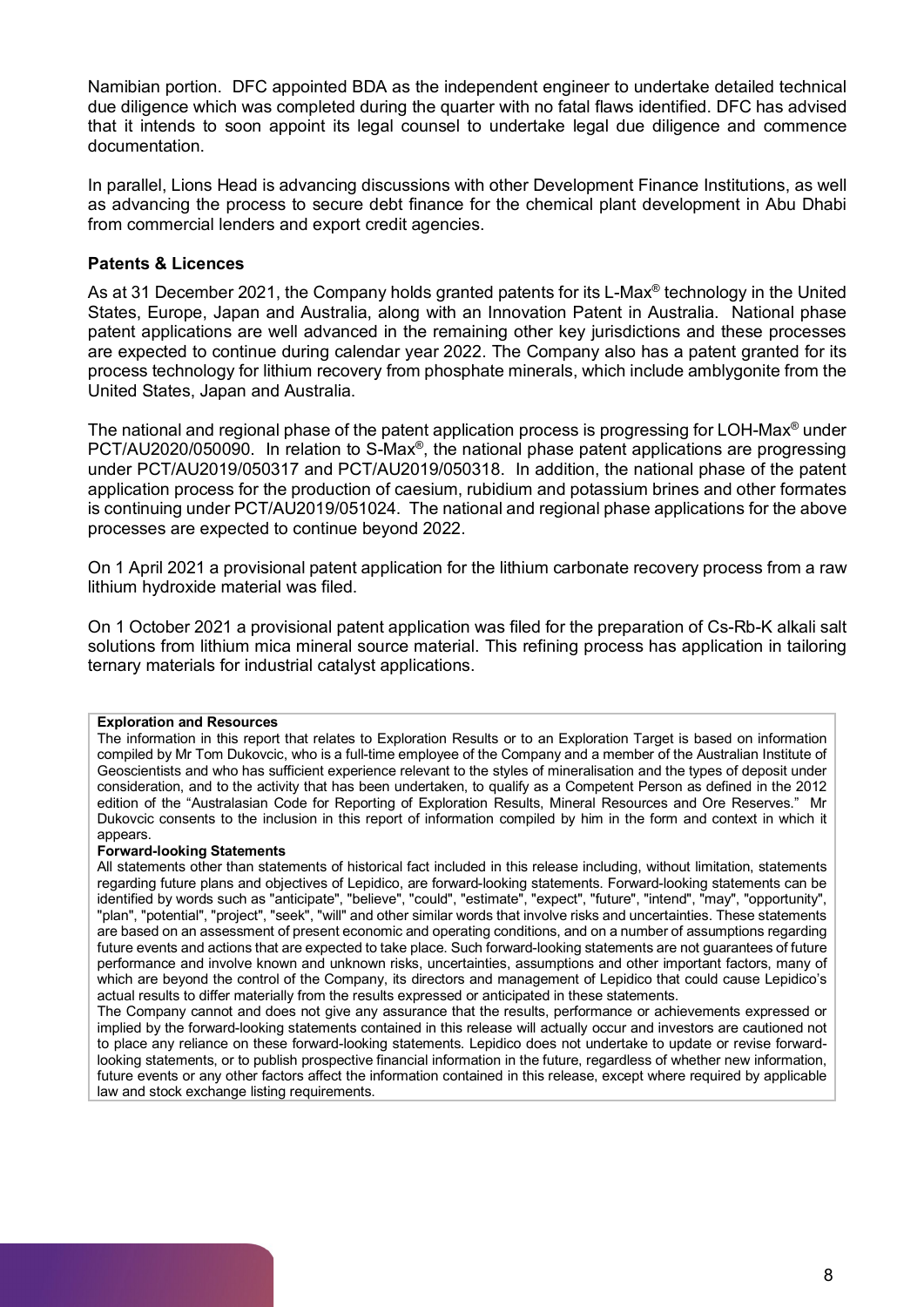# **CORPORATE INFORMATION**

#### **Board & Management**

| Gary Johnson   | Non-Executive Chairman   |
|----------------|--------------------------|
| Joe Walsh      | <b>Managing Director</b> |
| Mark Rodda     | Non-Executive Director   |
| Cynthia Thomas | Non-Executive Director   |
|                |                          |

Tom Dukovcic GM Geology Peter Walker GM Project Development<br>Shontel Norgate GFO & Joint Company Se Shontel Norgate CFO & Joint Company Secretary<br>
Alex Neuling Company Secretary Joint Company Secretary

#### **Registered & Principal Office**

23 Belmont Avenue, Belmont, WA 6104, Australia

#### **Stock Exchange Listings**

Australian Securities Exchange (Ticker LPD) Frankfurt Stock Exchange (Ticker AUB)

#### **Forward Shareholder Enquiries to**

Automic Registry Services Level 5, 191 St Georges Terrace Perth WA 6000

All correspondence to: GPO Box 5193 Sydney NSW 2001

| Telephone: | 1300 288 664 (within Australia) |
|------------|---------------------------------|
|            | +61 (0) 2 9698 5414             |
| Email:     | hello@automicgroup.com.au       |
| Website:   | www.automicgroup.com.au         |

#### **Issued Share Capital**

As at 31 December 2021, issued capital was 6,221,188,672. As at 26 January 2022, issued capital was 6,223,407,010.

#### **Quarterly Share Price Activity**

|                         | High | Low  | Close            |
|-------------------------|------|------|------------------|
| October - December 2021 | 5.3c | 2.1c | 3.8 <sub>c</sub> |

Authorised for release by the Managing Director.

**Further Information** For further information, please contact

*Joe Walsh David Waterhouse Managing Director Waterhouse IR Lepidico Ltd*

*Tel: +1 647 272 5347 Tel: +61(0)3 9670 5008*

*Email: [info@lepidico.com](mailto:info@lepidico.com) Website: [www.lepidico.com](http://www.lepidico.com/)*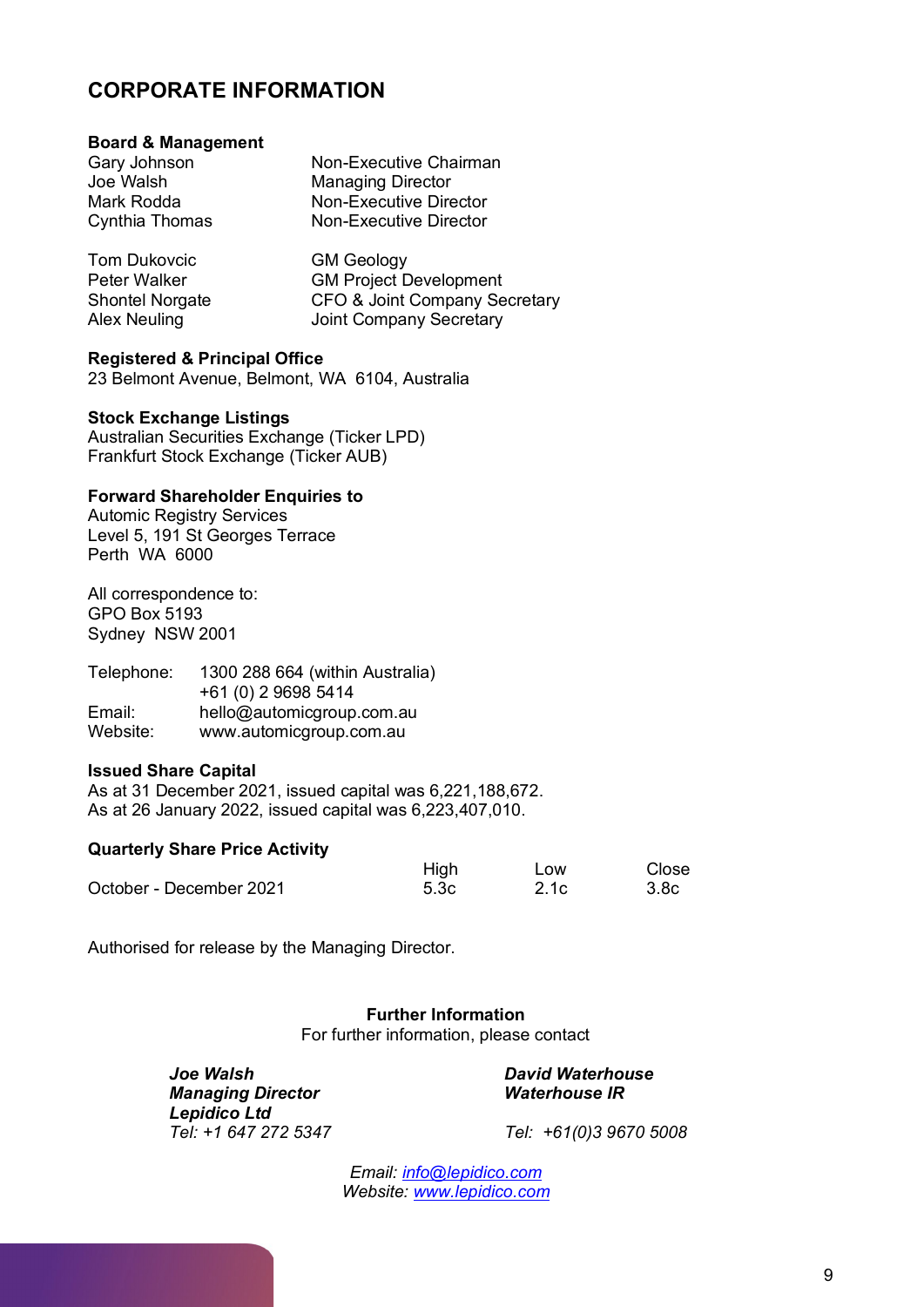### **TENEMENT INFORMATION (Provided in accordance with ASX Listing Rule 5.3.3)**

NAMIBIAN OPERATIONS, Karibib Project

### **Karibib Project Tenement Schedule**

| <b>Tenement</b><br>ID | <b>Registered Holder</b>             | Lepidico<br><b>Interest</b> | <b>Expiry Date</b> | <b>Area</b>           |
|-----------------------|--------------------------------------|-----------------------------|--------------------|-----------------------|
| <b>ML 204</b>         | Lepidico Chemicals Namibia (Pty) Ltd | 80%                         | 18/06/2028         | $69 \text{ km}^2$     |
| EPL 54391             | Lepidico Chemicals Namibia (Pty) Ltd | 80%                         | 27/10/2021         | $225$ km <sup>2</sup> |
| EPL $55551$           | Lepidico Chemicals Namibia (Pty) Ltd | 80%                         | 03/04/2021         | 539 $km2$             |
| <b>EPL 5718</b>       | Lepidico Chemicals Namibia (Pty) Ltd | 80%                         | 07/05/2022         | $200$ km <sup>2</sup> |

**Notes:**

*1. Licence expired; application for a 2-year renewal lodged, pending approval.*

## **PAYMENTS TO RELATED PARTIES OF THE ENTITY AND THEIR ASSOCIATES**

Payments made during the quarter and included in Item 6.1 of the Appendix 5B – Mining Exploration Entity Quarterly Cash Flow Report, comprise the following:

Item 6.1: Aggregate amount of payments to related parties and their associates included in cashflows from operating activities is \$807,000:

|                                                     | \$'000 |
|-----------------------------------------------------|--------|
| Remuneration                                        | 102    |
| <b>Directors Fees</b>                               | 72     |
| Payments to Director Related Entities (Development) | 633    |
| Total included in 6.1                               | 807    |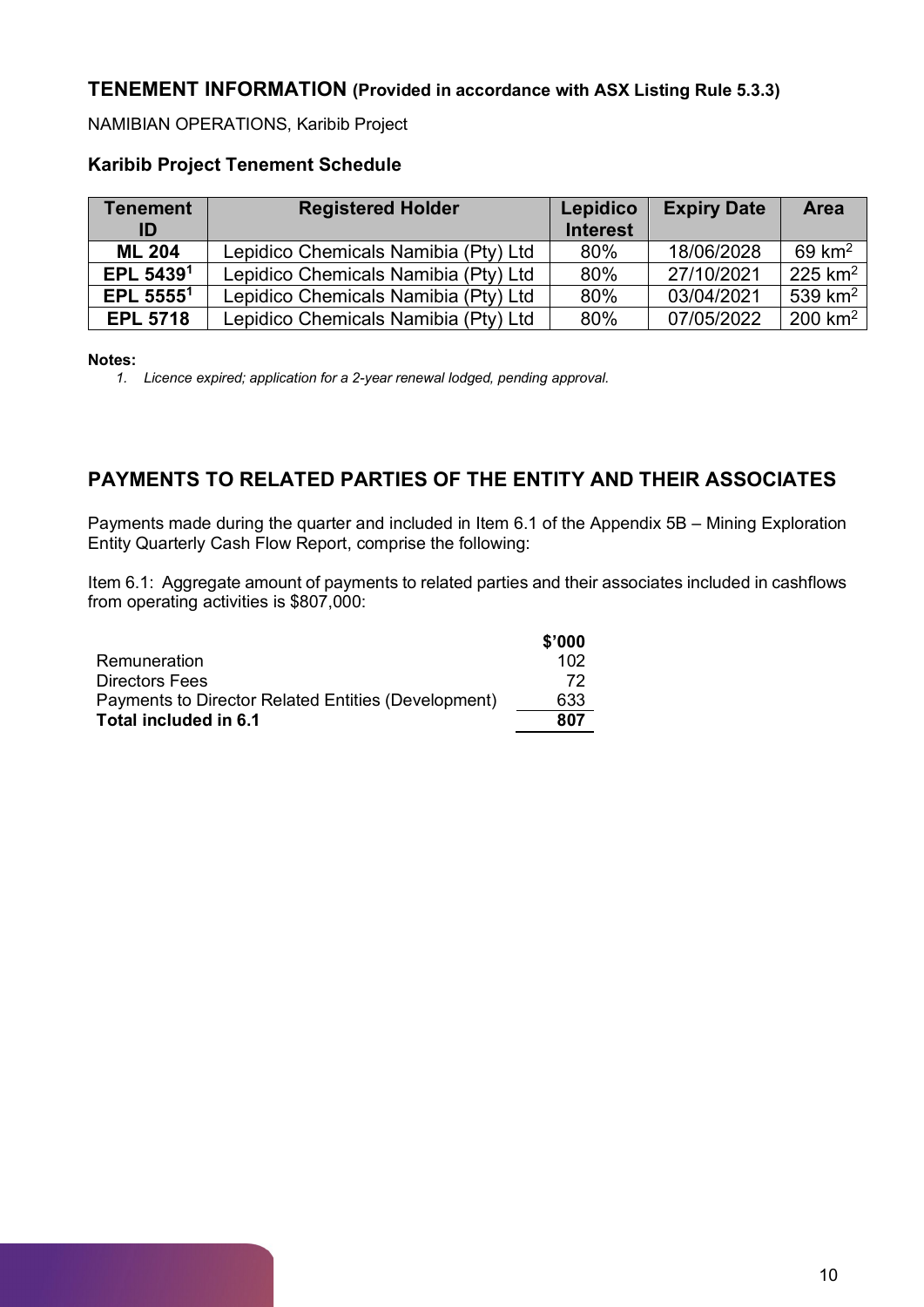# **Appendix 5B**

# **Mining exploration entity or oil and gas exploration entity quarterly cash flow report**

| Name of entity |                                   |
|----------------|-----------------------------------|
| Lepidico Ltd   |                                   |
| ABN            | Quarter ended ("current quarter") |
|                |                                   |

| 99 008 894 442 |  | 31 December 2021 |
|----------------|--|------------------|
|----------------|--|------------------|

| <b>Consolidated statement of cash flows</b> |                                                   | <b>Current quarter</b><br>\$A'000 | Year to date<br>$(6$ months)<br>\$A'000 |
|---------------------------------------------|---------------------------------------------------|-----------------------------------|-----------------------------------------|
| 1.                                          | Cash flows from operating activities              |                                   |                                         |
| 1.1                                         | Receipts from customers                           |                                   |                                         |
| 1.2                                         | Payments for                                      |                                   |                                         |
|                                             | exploration & evaluation (expensed)<br>(a)        |                                   |                                         |
|                                             | development<br>(b)                                | (1, 412)                          | (2, 354)                                |
|                                             | production<br>(c)                                 |                                   |                                         |
|                                             | staff costs<br>(d)                                | (408)                             | (1, 105)                                |
|                                             | (e) administration and corporate costs            | (758)                             | (1, 318)                                |
| 1.3                                         | Dividends received (see note 3)                   |                                   |                                         |
| 1.4                                         | Interest received                                 |                                   |                                         |
| 1.5                                         | Interest and other costs of finance paid          |                                   |                                         |
| 1.6                                         | Income taxes paid                                 |                                   |                                         |
| 1.7                                         | Government grants and tax incentives              |                                   |                                         |
| 1.8                                         | Other (COVID-19 incentives)                       |                                   |                                         |
| 1.9                                         | Net cash from / (used in) operating<br>activities | (2, 578)                          | (4, 777)                                |

| 2.  |     | Cash flows from investing activities   |       |      |
|-----|-----|----------------------------------------|-------|------|
| 2.1 |     | Payments to acquire or for:            |       |      |
|     | (a) | entities                               |       |      |
|     | (b) | tenements                              |       |      |
|     | (C) | property, plant and equipment          | (81)  | (81) |
|     | (d) | exploration & evaluation (capitalised) | (636) | .259 |
|     | (e) | investments                            |       |      |
|     |     | other non-current assets               |       |      |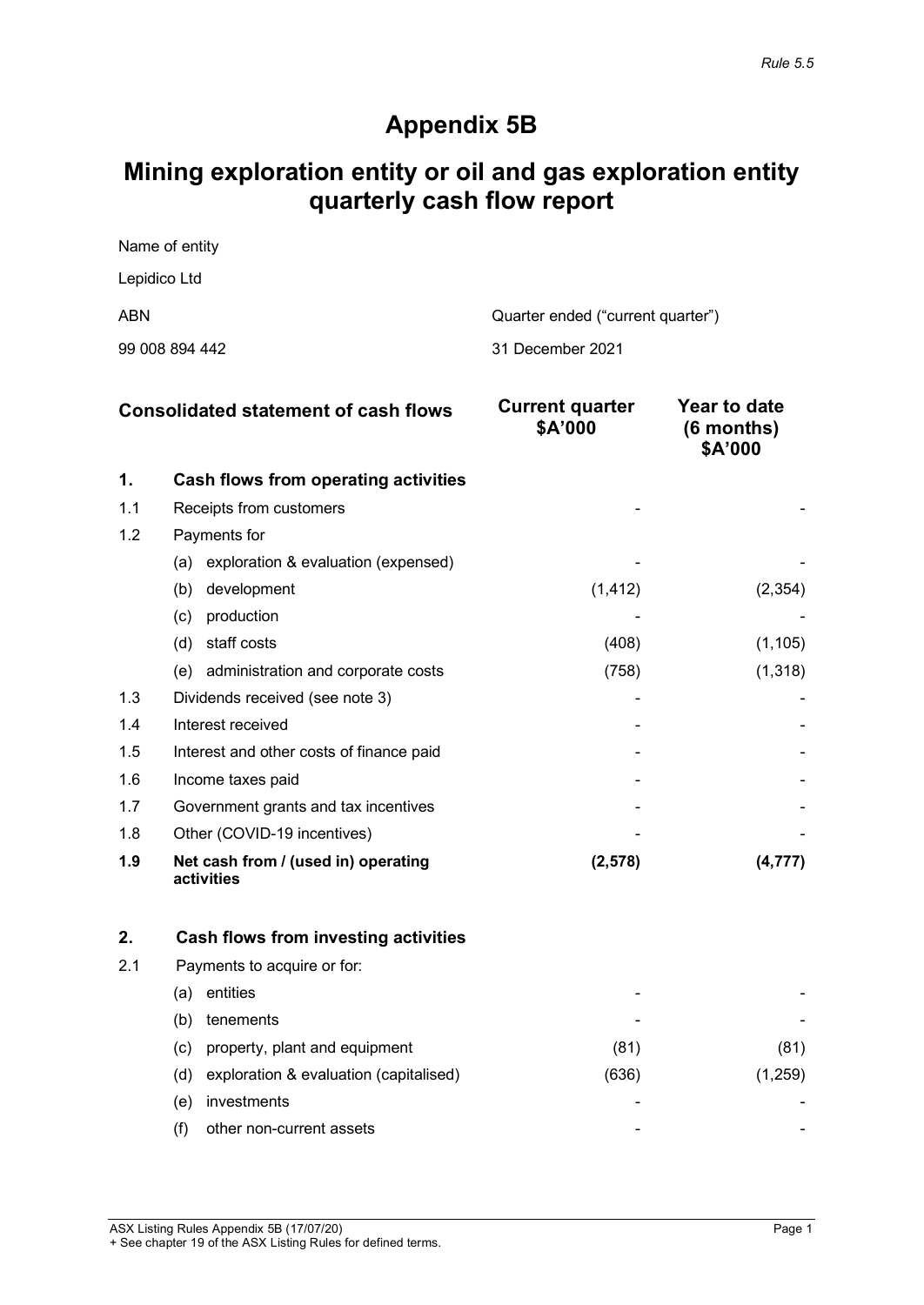|     | <b>Consolidated statement of cash flows</b>       | <b>Current quarter</b><br>\$A'000 | Year to date<br>$(6$ months)<br>\$A'000 |
|-----|---------------------------------------------------|-----------------------------------|-----------------------------------------|
| 2.2 | Proceeds from the disposal of:                    |                                   |                                         |
|     | entities<br>(a)                                   |                                   |                                         |
|     | (b)<br>tenements                                  |                                   |                                         |
|     | property, plant and equipment<br>(c)              |                                   |                                         |
|     | investments<br>(d)                                |                                   |                                         |
|     | other non-current assets<br>(e)                   |                                   |                                         |
| 2.3 | Cash flows from loans to other entities           |                                   |                                         |
| 2.4 | Dividends received (see note 3)                   |                                   |                                         |
| 2.5 | Other (provide details if material)               |                                   |                                         |
| 2.6 | Net cash from / (used in) investing<br>activities | (717)                             | (1,340)                                 |

| 3.   | Cash flows from financing activities                                                       |       |       |
|------|--------------------------------------------------------------------------------------------|-------|-------|
| 3.1  | Proceeds from issues of equity securities<br>(excluding convertible debt securities)       |       |       |
| 3.2  | Proceeds from issue of convertible debt<br>securities                                      |       |       |
| 3.3  | Proceeds from exercise of options                                                          | 1,784 | 1,786 |
| 3.4  | Transaction costs related to issues of equity<br>securities or convertible debt securities |       | (19)  |
| 3.5  | Proceeds from borrowings                                                                   |       |       |
| 3.6  | Repayment of borrowings (convertible debt<br>securities)                                   |       |       |
| 3.7  | Transaction costs related to loans and<br>borrowings                                       |       |       |
| 3.8  | Dividends paid                                                                             |       |       |
| 3.9  | Other (provide details if material)                                                        |       |       |
| 3.10 | Net cash from / (used in) financing<br>activities                                          | 1,784 | 1,767 |

|     | Net increase / (decrease) in cash and<br>cash equivalents for the period |         |         |
|-----|--------------------------------------------------------------------------|---------|---------|
| 4.1 | Cash and cash equivalents at beginning of<br>period                      | 11.884  | 14.738  |
| 4.2 | Net cash from / (used in) operating<br>activities (item 1.9 above)       | (2,578) |         |
| 4.3 | Net cash from / (used in) investing activities<br>(item 2.6 above)       | (717)   | (1,340) |
| 4.4 | Net cash from / (used in) financing activities<br>item 3.10 above)       | 1.784   | 1.767   |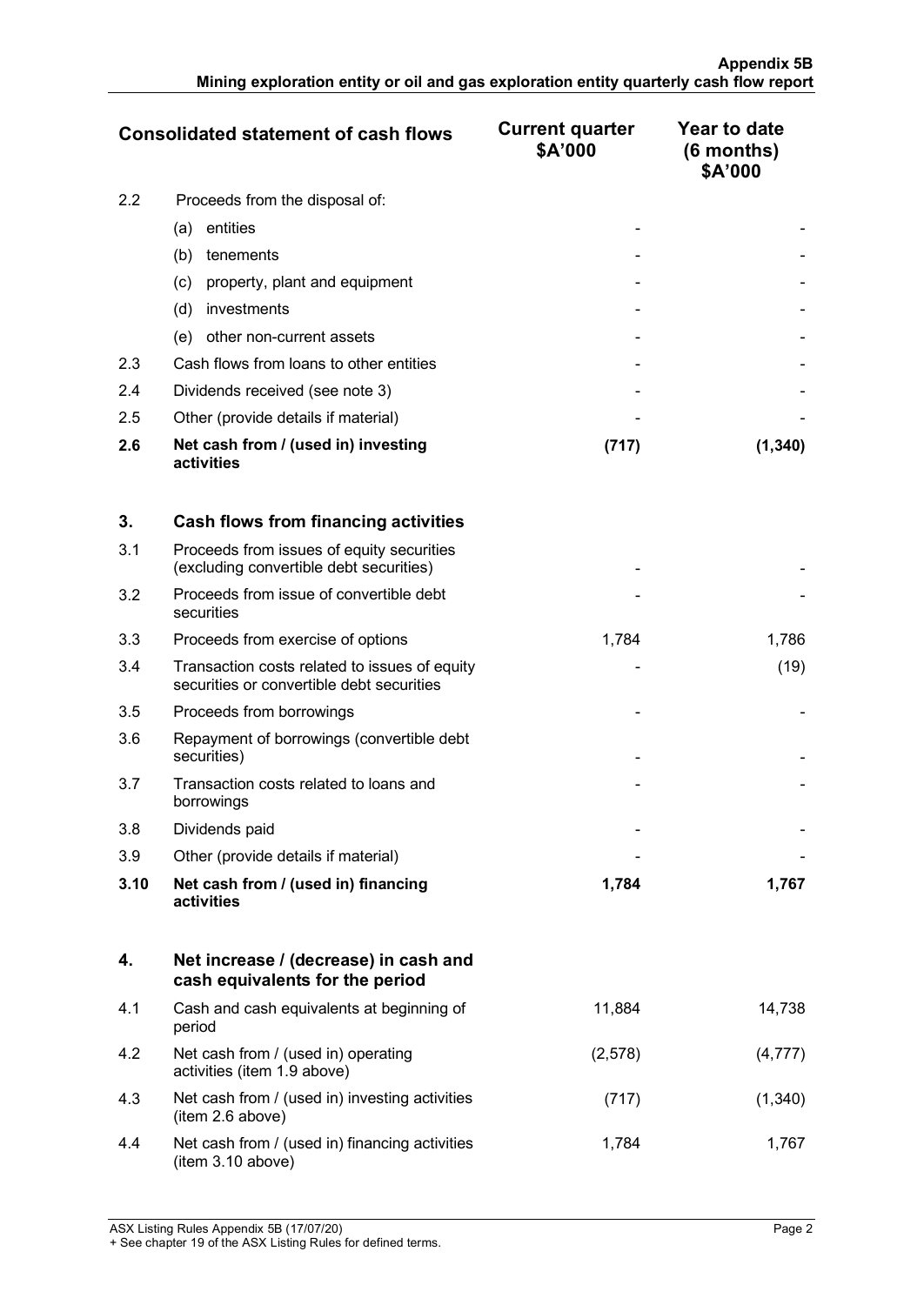|     | <b>Consolidated statement of cash flows</b>          | <b>Current quarter</b><br>\$A'000 | Year to date<br>(6 months)<br>\$A'000 |
|-----|------------------------------------------------------|-----------------------------------|---------------------------------------|
| 4.5 | Effect of movement in exchange rates on<br>cash held |                                   |                                       |
| 4.6 | Cash and cash equivalents at end of<br>period        | 10.416                            | 10.416                                |

| 5.  | <b>Reconciliation of cash and cash</b><br>equivalents<br>at the end of the quarter (as shown in the<br>consolidated statement of cash flows) to the<br>related items in the accounts | <b>Current quarter</b><br>\$A'000 | <b>Previous quarter</b><br>\$A'000 |
|-----|--------------------------------------------------------------------------------------------------------------------------------------------------------------------------------------|-----------------------------------|------------------------------------|
| 5.1 | <b>Bank balances</b>                                                                                                                                                                 | 10.416                            | 11.884                             |
| 5.2 | Call deposits                                                                                                                                                                        |                                   |                                    |
| 5.3 | <b>Bank overdrafts</b>                                                                                                                                                               |                                   |                                    |
| 5.4 | Other (provide details)                                                                                                                                                              |                                   |                                    |
| 5.5 | Cash and cash equivalents at end of<br>quarter (should equal item 4.6 above)                                                                                                         | 10.416                            | 11.884                             |

| 6                                                                                                                                                           | Payments to related parties of the entity and their<br>associates                          | <b>Current quarter</b><br>\$A'000 |
|-------------------------------------------------------------------------------------------------------------------------------------------------------------|--------------------------------------------------------------------------------------------|-----------------------------------|
| 6.1                                                                                                                                                         | Aggregate amount of payments to related parties and their<br>associates included in item 1 | sυ                                |
| 6.2                                                                                                                                                         | Aggregate amount of payments to related parties and their<br>associates included in item 2 |                                   |
| Note: if any amounts are shown in items 6.1 or 6.2, your quarterly activity report must include a description of, and an<br>explanation for, such payments. |                                                                                            |                                   |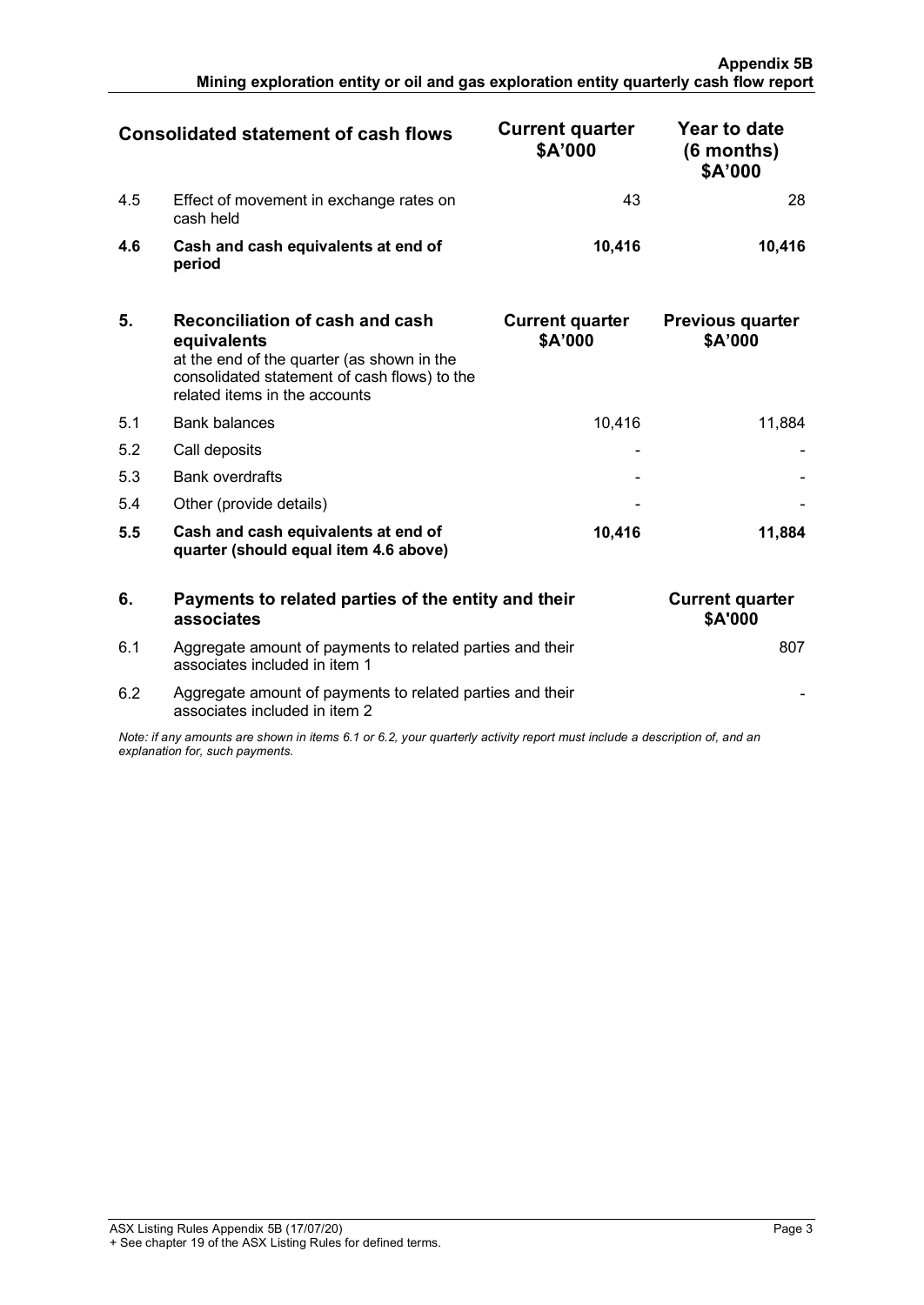#### **Appendix 5B Mining exploration entity or oil and gas exploration entity quarterly cash flow report**

| 7.  | <b>Financing facilities</b><br>Note: the term "facility' includes all forms of financing<br>arrangements available to the entity.<br>Add notes as necessary for an understanding of the<br>sources of finance available to the entity.                                                                                                                                                                                                                                                                                                                                                                                                                                                                                                                                                                                                                                                                                                                                                                                                                                                                                                                                                                                                                                                                                                         | <b>Total facility</b><br>amount at quarter<br>end<br>\$A'000 | Amount drawn at<br>quarter end<br>\$A'000 |
|-----|------------------------------------------------------------------------------------------------------------------------------------------------------------------------------------------------------------------------------------------------------------------------------------------------------------------------------------------------------------------------------------------------------------------------------------------------------------------------------------------------------------------------------------------------------------------------------------------------------------------------------------------------------------------------------------------------------------------------------------------------------------------------------------------------------------------------------------------------------------------------------------------------------------------------------------------------------------------------------------------------------------------------------------------------------------------------------------------------------------------------------------------------------------------------------------------------------------------------------------------------------------------------------------------------------------------------------------------------|--------------------------------------------------------------|-------------------------------------------|
| 7.1 | Loan facilities                                                                                                                                                                                                                                                                                                                                                                                                                                                                                                                                                                                                                                                                                                                                                                                                                                                                                                                                                                                                                                                                                                                                                                                                                                                                                                                                |                                                              |                                           |
| 7.2 | Credit standby arrangements **                                                                                                                                                                                                                                                                                                                                                                                                                                                                                                                                                                                                                                                                                                                                                                                                                                                                                                                                                                                                                                                                                                                                                                                                                                                                                                                 | Up to 7,500                                                  | 2,925                                     |
| 7.3 | Other                                                                                                                                                                                                                                                                                                                                                                                                                                                                                                                                                                                                                                                                                                                                                                                                                                                                                                                                                                                                                                                                                                                                                                                                                                                                                                                                          |                                                              |                                           |
| 7.4 | Total financing facilities **                                                                                                                                                                                                                                                                                                                                                                                                                                                                                                                                                                                                                                                                                                                                                                                                                                                                                                                                                                                                                                                                                                                                                                                                                                                                                                                  | Up to 7,500                                                  | 2,925                                     |
| 7.5 | Unused financing facilities available at quarter end                                                                                                                                                                                                                                                                                                                                                                                                                                                                                                                                                                                                                                                                                                                                                                                                                                                                                                                                                                                                                                                                                                                                                                                                                                                                                           |                                                              | Up to 4,575                               |
| 7.6 | Include in the box below a description of each facility above, including the lender, interest<br>rate, maturity date and whether it is secured or unsecured. If any additional financing<br>facilities have been entered into or are proposed to be entered into after quarter end,<br>include a note providing details of those facilities as well.                                                                                                                                                                                                                                                                                                                                                                                                                                                                                                                                                                                                                                                                                                                                                                                                                                                                                                                                                                                           |                                                              |                                           |
|     | ** On 23 December 2019 the Company executed a Controlled Placement Agreement (CPA)<br>with Acuity Capital to provide Lepidico with up to \$7.5 million of standby equity capital to<br>February 2022. Under the CPA Lepidico sets a floor price and the final issue price will be<br>calculated as the greater of that floor price and a 10% discount to a Volume Weighted<br>Average Price (VWAP) over a period nominated by Lepidico. As collateral for the CPA,<br>Lepidico issued 230,000,000 ordinary shares from its LR7.1 capacity, at nil consideration to<br>Acuity Capital ("Collateral Shares") but may, at any time, cancel the CPA and buy back the<br>Collateral Shares for no consideration (subject to shareholder approval).<br>On 19 April 2021 the Company announced it had raised A\$2,925,000 (after costs) through<br>the set-off of 134,000,000 collateral shares (Set-off Shares) previously issued to Acuity<br>Capital under the Controlled Placement Agreement (CPA) as announced on 23 December<br>2019. The Set-Off Shares reduces the total collateral shares to 96,000,000 million, which<br>Acuity Capital is otherwise required to return to the Company upon termination of the CPA.<br>The unused facility reduced by \$2.925 million following the capital raise and cash increased<br>by \$2.925 million. |                                                              |                                           |
|     | Subsequent to the end of the quarter the Company agreed with Acuity Capital to extend the<br>expiry date of its Controlled Placement Agreement ("CPA") to 31 January 2024.                                                                                                                                                                                                                                                                                                                                                                                                                                                                                                                                                                                                                                                                                                                                                                                                                                                                                                                                                                                                                                                                                                                                                                     |                                                              |                                           |

| 8.  | Estimated cash available for future operating activities                                       | \$A'000     |
|-----|------------------------------------------------------------------------------------------------|-------------|
| 8.1 | Net cash from / (used in) operating activities (item 1.9)                                      | (2,578)     |
| 8.2 | (Payments for exploration & evaluation classified as investing<br>activities) (item $2.1(d)$ ) | (636)       |
| 8.3 | Total relevant outgoings (item $8.1 +$ item $8.2$ )                                            | (3,214)     |
| 8.4 | Cash and cash equivalents at quarter end (item 4.6)                                            | 10.416      |
| 8.5 | Unused finance facilities available at quarter end (item 7.5)                                  | Up to 4.575 |
| 8.6 | Total available funding (item $8.4 +$ item $8.5$ )                                             | 14.991      |
| 8.7 | Estimated quarters of funding available (item 8.6 divided by<br>item $8.3$ )                   | 4.7         |

*Note: if the entity has reported positive relevant outgoings (ie a net cash inflow) in item 8.3, answer item 8.7 as "N/A". Otherwise, a figure for the estimated quarters of funding available must be included in item 8.7.*